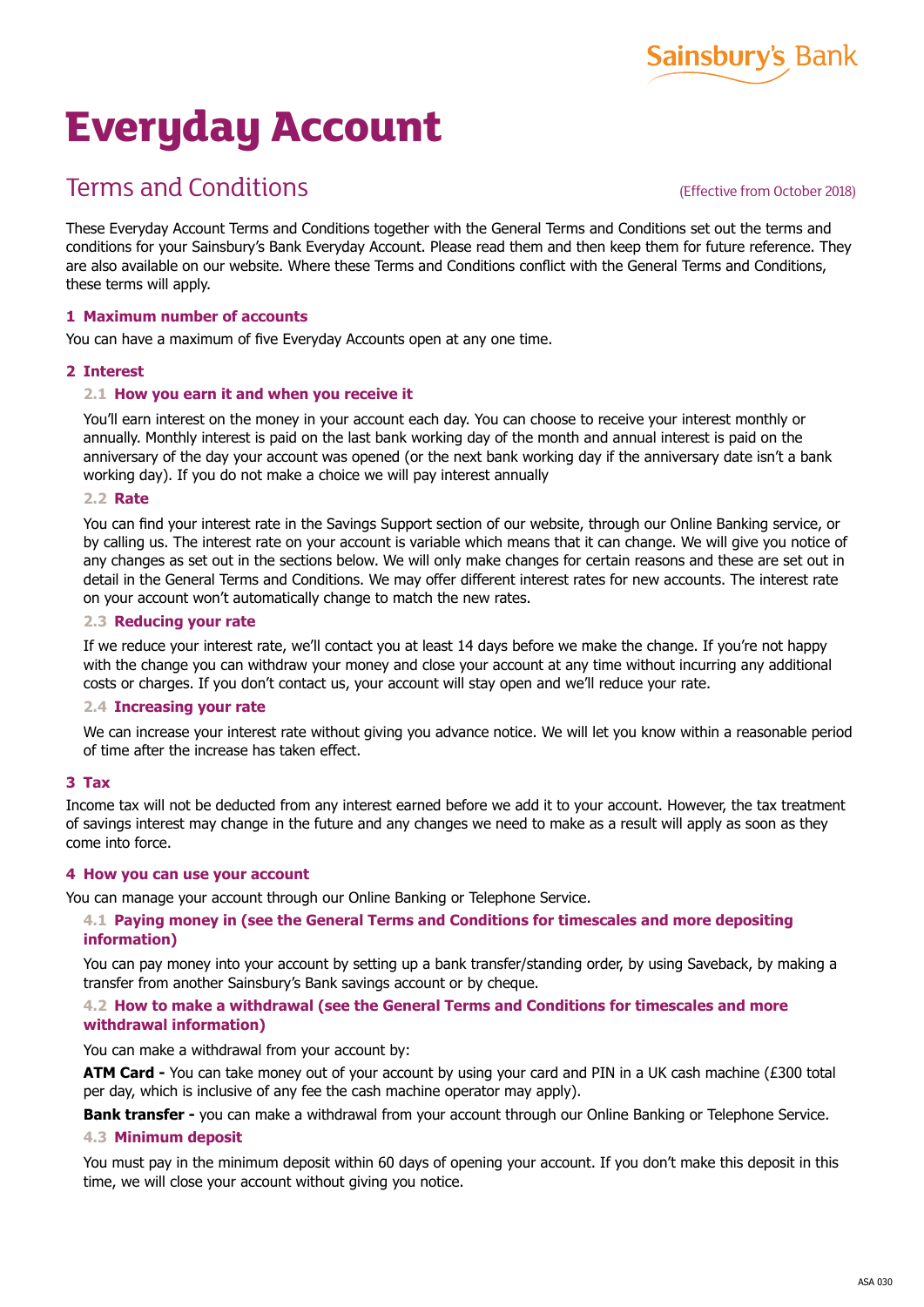# **5 ATM/Saveback Card**

We'll send you a card and Personal Identification Number (PIN) to use with your account. You'll be able to use it to withdraw up to £300 a day from cash machines, which is inclusive of any fee the cash machine operator may apply. Before you can use your card to withdraw money, the transaction must be authorised by you. You can do this by using your PIN at a cash machine. You can also use your card to make deposits using our SaveBack service at large Sainsbury's stores. You can't use our SaveBack service at Sainsbury's Local stores, Sainsbury's Central stores, Sainsbury's Petrol Stations or self checkouts. Other card services may be available at cash machines from time to time.

We can cancel your card if you haven't used it for more than 12 months but we'll send you a replacement if you tell us you need one. We reserve the right to cancel your card. We will give you advance notice before we do this.

Any card issued on your account belongs to us.

We will be responsible for any loss on your account which occurs as a result of a fault in a cash machine. We will not be responsible if the fault was obvious to you or you were told about it by a message or notice.

We will not be responsible for any loss or expense which you suffer:

- if your card is kept by a cash machine:
- if your card is damaged;
- if any bank or cash machine refuses to accept it, or
- if you cannot carry out any withdrawal, payment into your account or other transaction on your account, or if we cannot provide any services or facilities because of causes beyond our reasonable control.

# **6 Card and PIN security**

You must:

- sign your card as soon as you receive it and take reasonable steps to prevent it from being lost, stolen or used by anyone else; and
- take care of your PIN and keep it secret. This includes making sure that no one else knows it or uses it, immediately destroying the PIN notification we send you and not writing your PIN on your card or anything usually kept with it. If your card is lost or stolen, or you think someone else knows your PIN or security details, you must tell us as soon as you can.

We will never:

- ask you for your full PIN on the phone, by email, by tapping it into a telephone keypad or through any other nonsecure channel;
- send someone to your home to collect your ATM/SaveBack card or PIN;
- ask you to email or text personal or banking information; or
- ask you to withdraw money to hand over for safe keeping.

# **7 Fraud**

Unless you have acted fraudulently or have been grossly negligent in keeping safe your card, PIN or security details, you will not be responsible for any transactions where your card, PIN or security details are used after you have reported them as being lost or stolen, or if you did not receive your security details from us.

You should not use your card, PIN or security details once you have told us they have been lost or stolen. If you use them to make a withdrawal, we may still take that amount out of your account. If your card, PIN or security details have been lost or stolen but are used before you have told us, you won't have to pay more than £35, unless you've been fraudulent, or grossly negligent in keeping your account secure.

We may share your account information with police and other law enforcement and fraud prevention agencies about the unauthorised use of your account

We can restrict access to your account by stopping you using your card, our Online Banking or Telephone Service. We will only do this if:

- we suspect your account is being used for fraudulent or illegal purposes or we are concerned about the security of your account (for example, if you have reported a card or security details lost or stolen);
- you do not act in accordance with these terms and conditions; or
- there is a dispute about who owns the money in your account, or we become aware of a disagreement between joint account holders.

If we stop you using your card, our Online Banking or Telephone Service, we'll try to tell you beforehand. If we can't, we'll tell you afterwards and explain our reasons (unless it's unlawful for us to tell you or it would compromise our security measures).

#### **8 Statements**

We'll provide you with quarterly statements. Your statement will be uploaded to the 'Statements' section of Online Banking (which you can see once you have logged in online). You will need to register for Online Banking in order to view your statements. Where we are unable to provide online statements, or if you have updated your correspondence preferences to request paper statements, we will send you a statement by post. We may charge for duplicate statements (details of any charges can be found on the Savings Support section of our website).